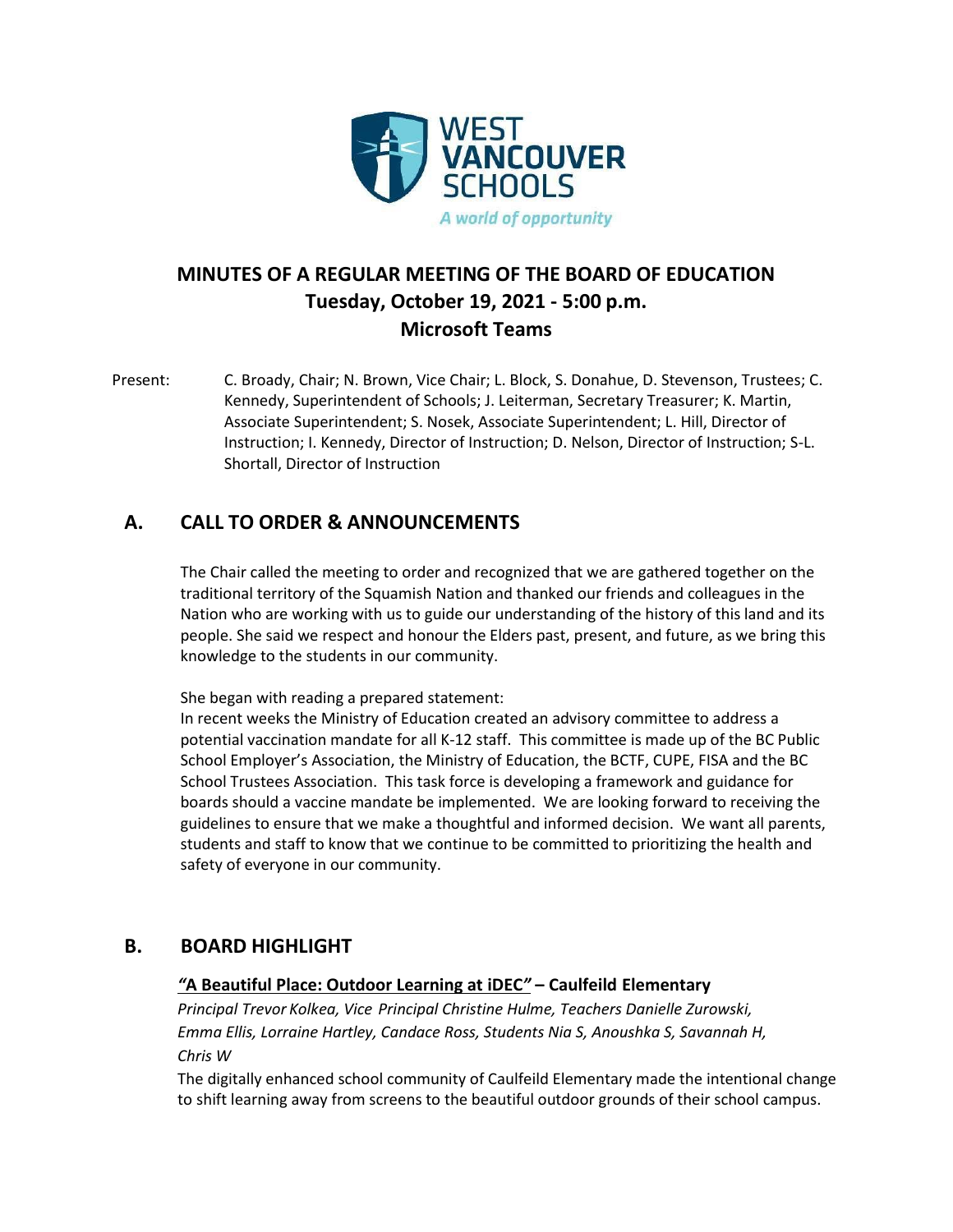The teachers spoke about their passion for outdoor education and shared how their classes explore the outdoors while using guidebooks or cards that teach Indigenous knowledge and language, uses for local plant life, different types of animal tracks, scavenger hunts and outdoor crafts, as well as an outdoor fieldtrip to Bowen Island that included kayaking and hiking. The outdoor exploration relates to the core competencies, including social and personal problem solving, communicating and critical thinking.

The students explained how learning outdoors allows them to feel refreshed, calm and ready to learn. It allows them to do something that they want to do, while studying at the same time. They shared that it even relaxes their teachers. They talked about their favorite experiences, which included fishing in the creek with sticks for leaves and their field trip to Bowen Island, which gave them insight into the ways of the first inhabitants of the island, the Squamish Nation.

### *"***An Identity Shaping Tradition - Historical Halloween at EHMS***"* **–**

#### **Eagle Harbour Montessori**

*Principal Trevor Kolkea and Vice Principal Debbie Tobin, Students Erik B, Lillian L* The students of Eagle Harbour Montessori explained the school's tradition called "Historical Halloween", where the students learn about historical figures that have made a positive difference in the world by sharing their stories as if they were their own. The entire school participates in the tradition every year and as the students grow, so does their participation level. It is a common thread that brings the students together as a learning community. Lillian presented as Marie Curie, the first women to win the Nobel Prize twice and Erik presented as Canadian Computer Scientist James Gossling, who founded the Java programing language. They shared that they chose their figures because they are interested in future careers in science and computers.

## **C. ADOPTION OF AGENDA**

**#1572 MOTION THAT the Agenda of the Regular Meeting October 19, 2021 be adopted. Carried.**

## **D. QUESTION & COMMENT PERIOD (10 minutes)**

#### *Spencer Capier – President, WVTA*

asked where the Board stands when it comes to a decision on vaccine mandates for teachers

Chair Broady referred to her opening statement, noting that vaccine mandate decisions are currently a local employer/employee level and there is no intention for a Provincial mandate at this time. The West Vancouver School District will continue to wait for guidance from the Ministry of Education working group that includes the BCTF, CUPE,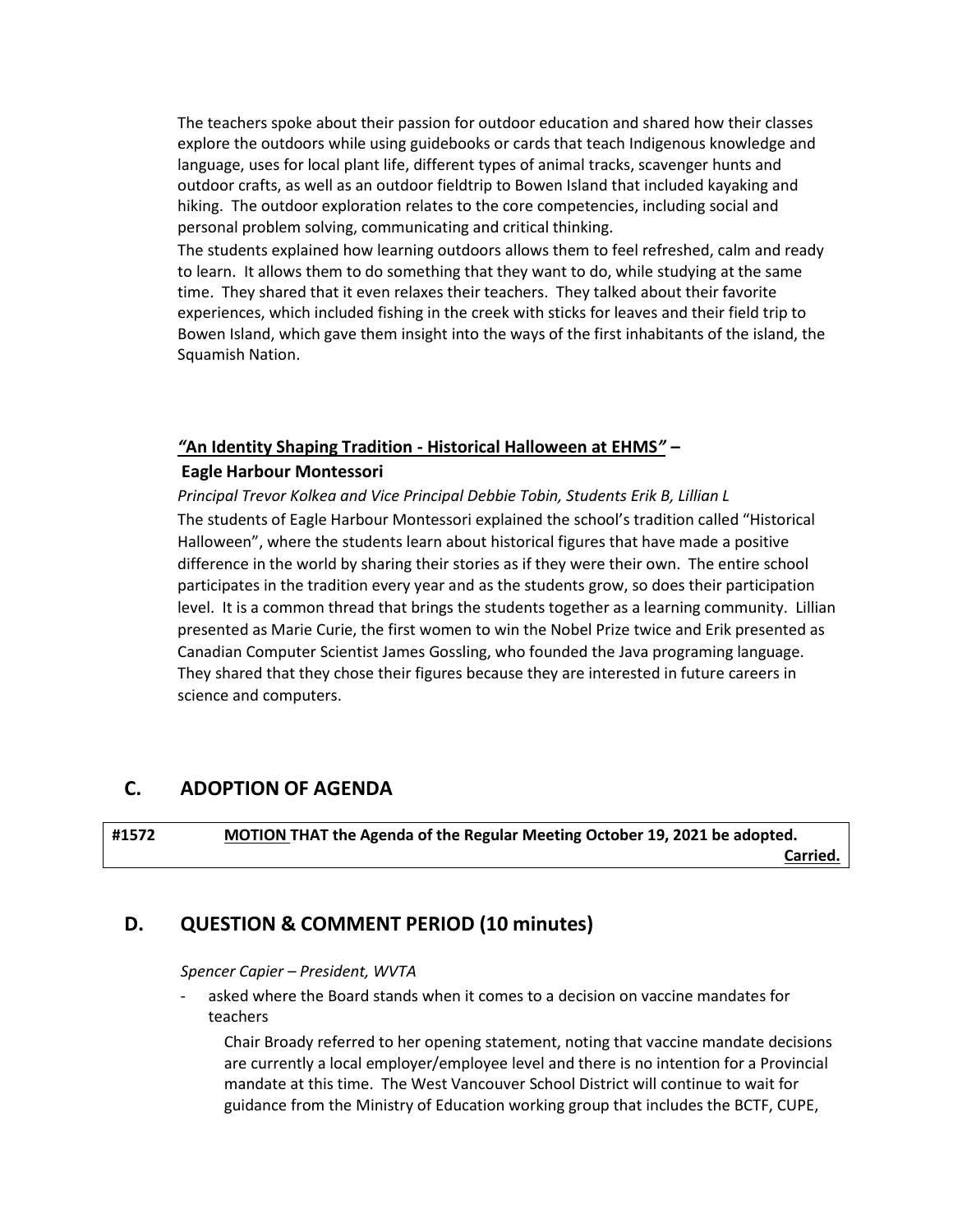FISA and the BC School Trustees Association, as well as legal advice. The Board will only move forward once advice is received from these parties.

### **E. APPROVAL OF MINUTES**

- Regular Meeting September 21, 2021

### **#1573 MOTION THAT the Minutes of the Regular Meeting September 21, 2021 be approved. Carried.**

- General Record October 19, 2021

**#1574 MOTION THAT the Minutes of the General Record October 19, 2021 be approved. Carried.**

## **F. BUSINESS ARISING FROM THE MINUTES**

Trustee Brown stated that the Ministry of Education is now requiring that HVAC system reports be posted on district websites and asked where parents can find this information.

Superintendent Kennedy replied that COVID-related materials are posted together on the website and the ventilation report has been shared with partner groups and will be posted in the same place if it has not already.

Chair Broady asked if there are currently any classes over 30

Associate Superintendent Nosek reported there are currently no classes over 30.

## **G. BOARD BUSINESS**

#### **1. Framework for Enhanced Student Learning**

*Ian Kennedy and Liz Hill, Director of Instruction*

Directors of Instruction Liz Hill and Ian Kennedy shared the district's three FESL goals. The first focuses on the sense of belonging and how feeling safe, welcomed, and connected is key to student success. The second focuses on numeracy skills and how they are foundational for success. The final goal looks at how a positive outlook on future career and life goals are important for successful post-secondary transitions. They shared how these goals will guide and direct our district for the next two years and the process they followed to set the three goals and explained the action plan that has been put in place to achieve them. Progress will be monitored and evaluated to ensure student success across the district.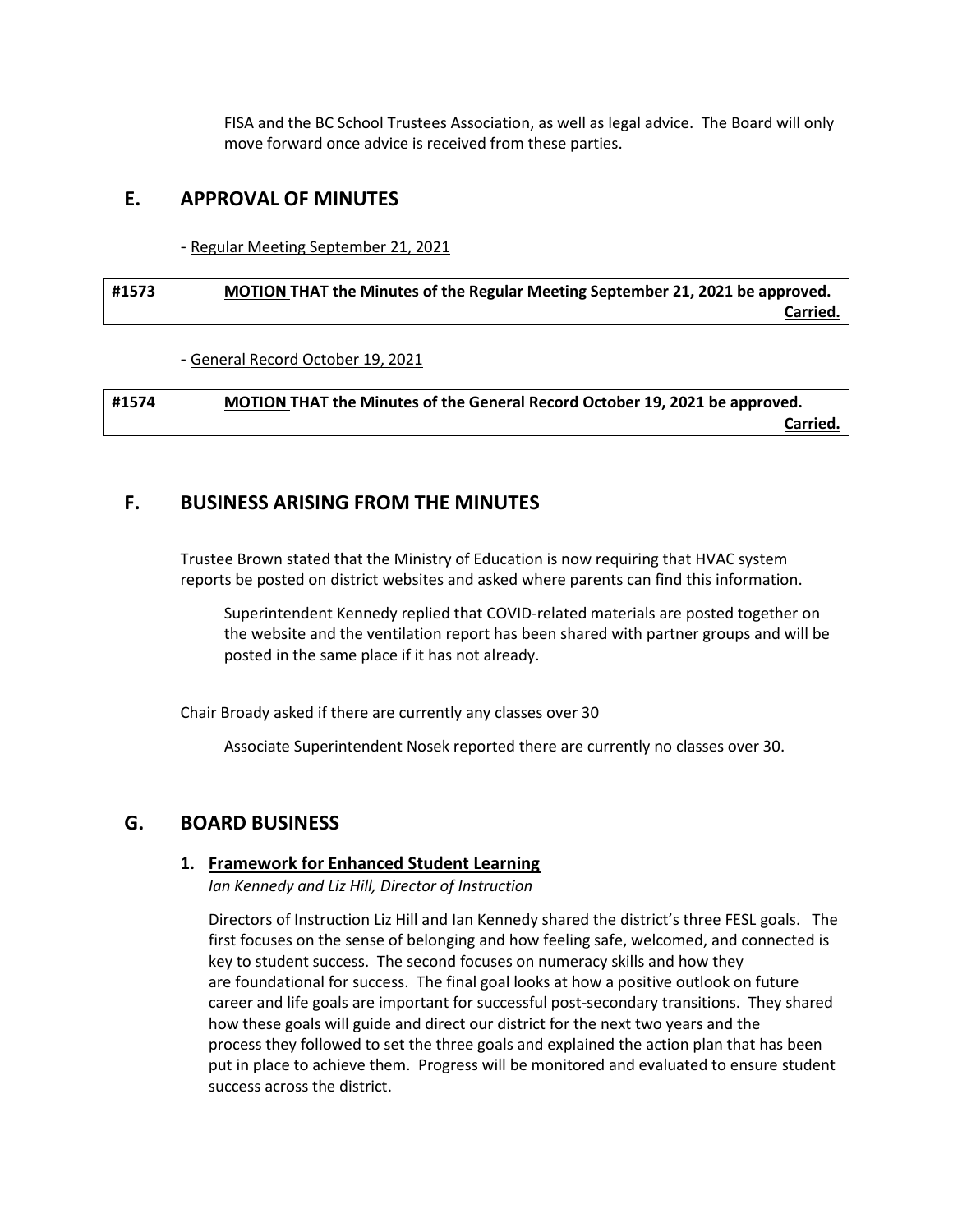**Carried.**

### **2. 1701 Update**

*Sean Nosek, Associate Superintendent*

Associate Superintendent Nosek reviewed the 1701 enrolment report which collects key information that is critical for allocating funds to boards, tracking student movement between schools and districts, monitoring enrolment trends in programs as well as general data summaries. For the school year 2021/22, the regular headcount enrollment is 6772 students, which is slightly down from last year. However, the district is funded by FTE (Full Time Enrolment) and FTE is typically higher than the headcount because many secondary school students take more courses than the standard full-time load of 8 courses. The 2021/22 FTE is 6950, almost exactly the same number as last year. This will be the number the Ministry will use to fund the district. He then reviewed the FTE numbers for each school, as well as enrolment numbers for special education, Indigenous students, Homeschooled students and French immersion.

### **3. BCSTA Provincial Council**

*Sheelah Donahue, Trustee*

Trustee Donahue explained the purpose of the Provincial Council meetings and previewed the upcoming Provincial Council meeting that will take place on Saturday, October 23<sup>rd</sup>. She reviewed the three motions on the table. Motion 9.1 Provincial Teacher Shortage, Motion 9.2 Declaration of National Opiate Death Crisis and Motion 9.3 Increased Funding for the Annual Facilities Grant.

## **H. COMMITTEE REPORTS**

### **1. HR Committee Meeting – September 28, 2021**

Trustee Donahue reviewed the minutes of the HR Committee meeting held on September 28<sup>th</sup> which highlighted changes within the HR team, preliminary enrolment for the 2021/22 school year, recruitment, wellness and health and safety, upcoming professional development days and teacher bargaining.

## **#1576 MOTION THAT the minutes of the HR Committee meeting held September 28, 2021 be received.**

**Carried.**

### **2. Finance + Facilities Committee Meeting – October 12, 2021**

Trustee Block reviewed the minutes of the Finance and Facilities Committee meeting held